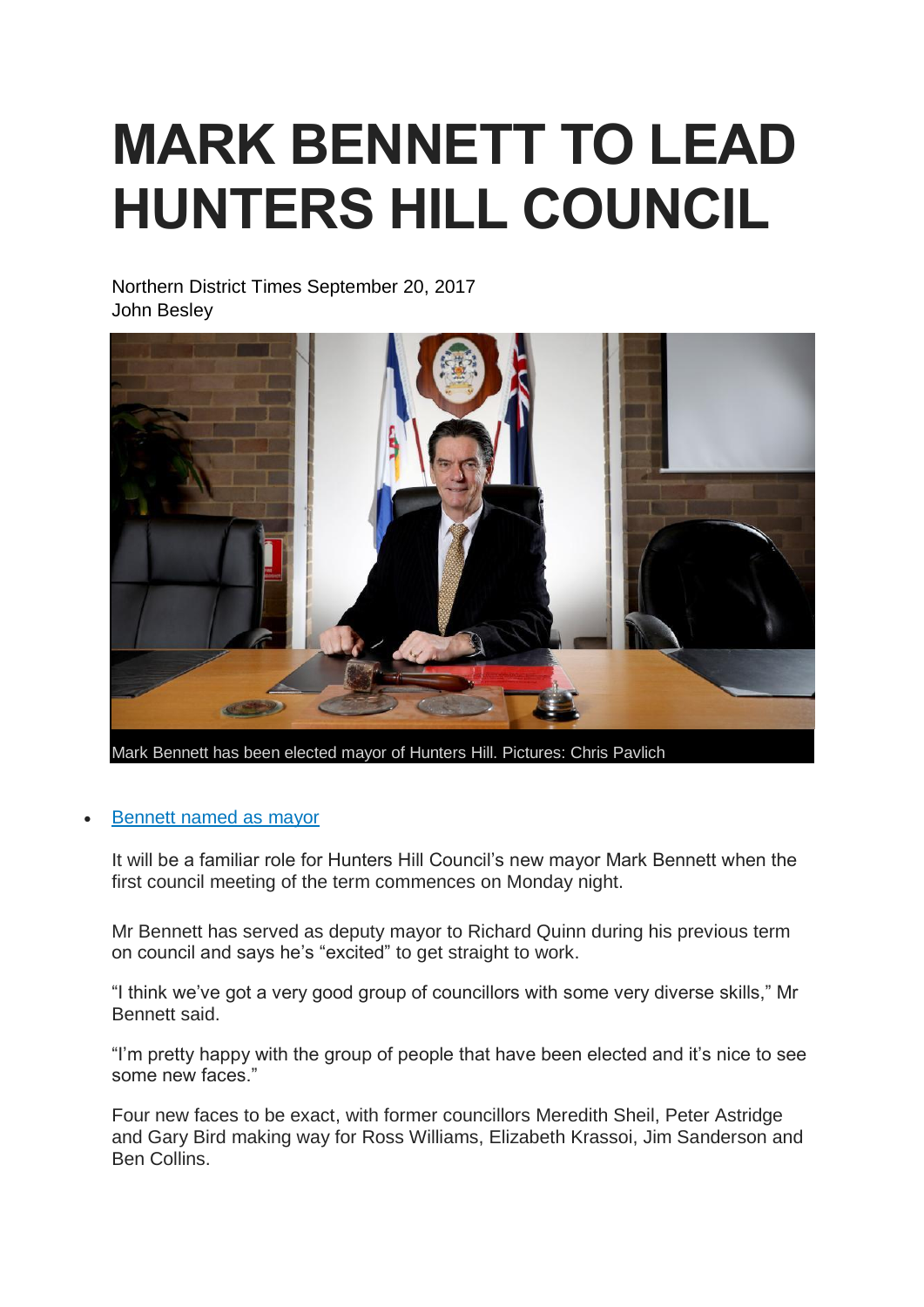

*The new council has its first meeting on Monday night*

With the distraction of the council's forced amalgamation issue out of the way, it's somewhat of a clean slate for this new council to begin its term with and Mr Bennett is determined to get things off on the right track.

"I think the important thing is to make sure we've got a good understanding of what the residents need," he said.

"We need to get out with a survey and make sure that we're dealing with the issues which are most important to the residents.

"It's going to be a very interesting three years."

[http://www.dailytelegraph.com.au/newslocal/northern-district-times/mark-bennett-to](http://www.dailytelegraph.com.au/newslocal/northern-district-times/mark-bennett-to-lead-hunters-hill-council/news-story/3eca4c22e0dc830a191634b58a8305c2)[lead-hunters-hill-council/news-story/3eca4c22e0dc830a191634b58a8305c2](http://www.dailytelegraph.com.au/newslocal/northern-district-times/mark-bennett-to-lead-hunters-hill-council/news-story/3eca4c22e0dc830a191634b58a8305c2)

# **New council** gets off to a spirited start